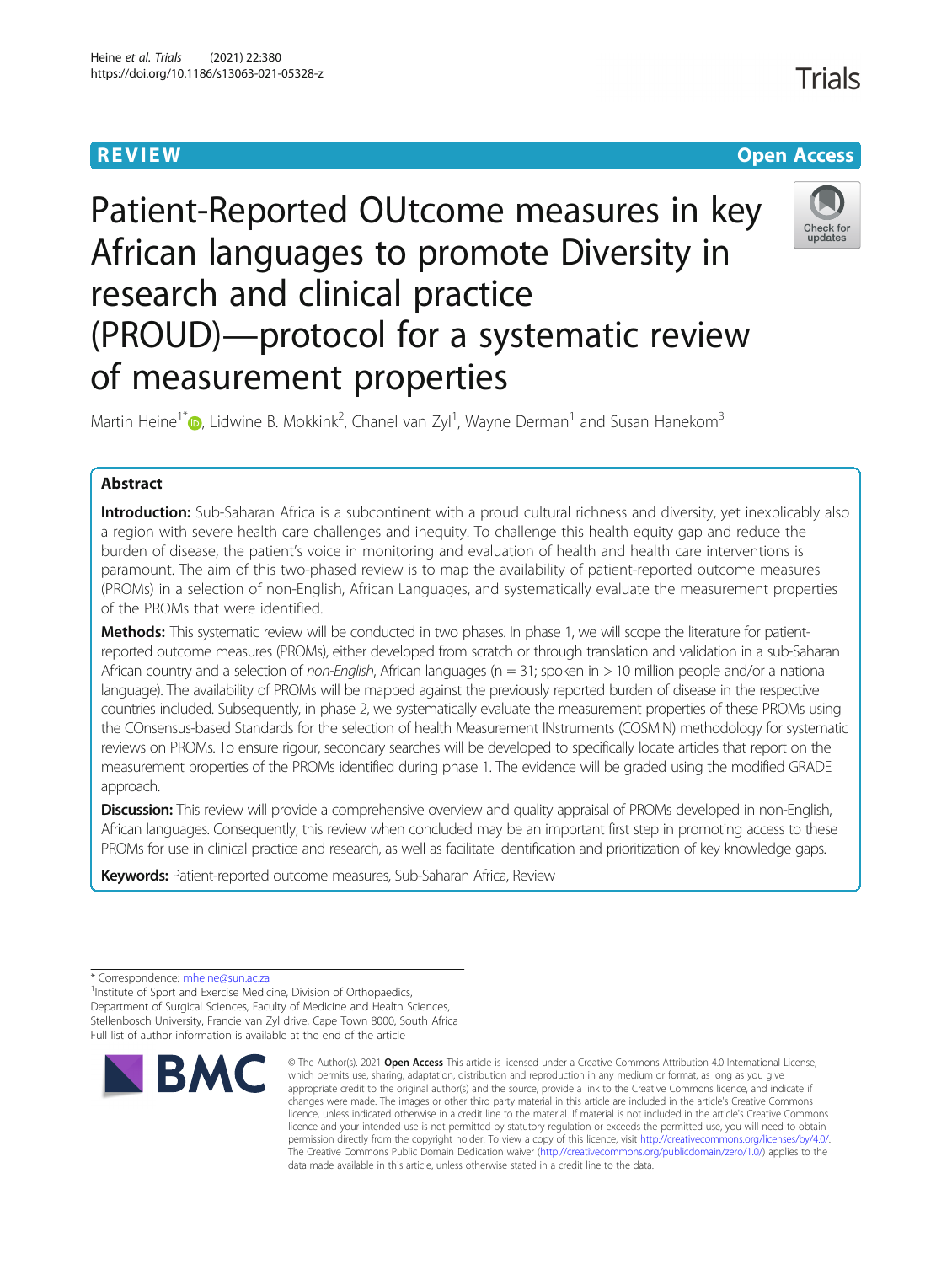#### Background

The World Health Organization (WHO) defines universal health coverage as "all people having access to the health services they need, when and where they need them, without financial hardship". It includes the full range of essential health services, from health promotion to prevention, treatment, rehabilitation, and palliative care [[1](#page-7-0)]. Furthermore, it is highlighted that good health care systems are rooted in communities and focus not only on preventing and treating disease and illness but also on helping to improve well-being and quality of life [[1\]](#page-7-0). The latter, well-being and quality of life, are two prime examples of patient-reported outcomes; outcomes commonly assessed using patient-reported outcome measures (PROMs). Some examples of common PROMs for health-related quality of life include the EuroQol EQ-5D or the Short Form 36 Health Survey [\[2](#page-7-0), [3\]](#page-7-0). Such PROMs are increasingly used to assess an aspect of a patient's health status that can be directly derived from the patient without interpretation of the patient's response by anyone other than the patient [[4\]](#page-7-0). Well-being and quality of life are merely two examples, and other patient-reported outcomes are those related to mental health (e.g. depression, anxiety), health literacy (e.g. disease knowledge or attitude), measures of activity (e.g. physical activity), or societal participation amongst others. Albeit used increasingly, in particular with the context of clinical trials, there have been repeated calls for the inclusion of the "patient's voice" in the realworld context during prospective data collection [[5](#page-7-0)–[7](#page-7-0)].

Sub-Saharan Africa is a world region characterised by a proud and rich diversity in cultures and languages. However, sub-Saharan Africa is also a world region with rapidly increasing levels of multidimensional poverty [[8](#page-7-0)], and a shifting burden of disease (e.g. communicable towards non-communicable disease) [[9](#page-7-0)], financial constraints, geographical challenges, and lack of human resources [[10](#page-7-0)]. Amongst others, these pertinent factors perpetuate a complex system of health inequality. One can argue that the richness and diversity in languages and cultures (in sub-Saharan Africa), in combination with complex lowresource settings, complicates adequate and comprehensive evaluation in a clinical and/or academic context. Innovative and bottom-up approaches are required in tackling these complex challenges (e.g. health inequality) [[11](#page-7-0)], while safeguarding the tremendous richness and diversity. High-quality PROMs, suitable to the local context (e.g. language, cultural validity), may assist such bottomup innovation by promoting inclusivity throughout academia and health care.

The average number of living languages per country in sub-Saharan Africa is estimated to be 57, while in some countries (e.g. Nigeria) as many as > 500 recognised languages are spoken [[12](#page-7-0)]. In about half (46%) of the forty-eight sub-Saharan African countries, English is one of the commonly spoken languages [\[12](#page-7-0)]. Yet, despite English being a common language, only a mere  $\sim$  16% of the total sub-Saharan African population speaks some level of English (> 169 million people); either as a first language or second language (see online supplement [1\)](#page-6-0)  $[12]$  $[12]$ . Other common languages spoken include Swahili (> 108 million), Arabic  $( > 88$  million), French  $( > 75$  million), and Hausa  $( > 71$ million). With most PROMs developed in languages commonly spoken in "developed" countries, one can argue that there may be a significant gap in the availability of (and access to) PROMs that are linguistically and contextually valid. In light of the shifting burden of disease  $[9, 13-15]$  $[9, 13-15]$  $[9, 13-15]$  $[9, 13-15]$  $[9, 13-15]$  $[9, 13-15]$  $[9, 13-15]$ , such gaps may be more pronounced for some outcomes or some disease clusters [\[16](#page-7-0)]. The overarching aim of this review is therefore to improve access to contextually validated and language-appropriate PROMs of high quality, to improve their use in academia and clinical practice, and consequently to facilitate the inclusivity of more patients' voices.

The objectives of this review are therefore threefold (i) to scope the literature of studies conducted in sub-Saharan Africa on the use and measurement properties of PROMs in commonly spoken sub-Saharan African languages; (ii) indirectly, map the availability of non-English PROMs against the most recent reported burden of disease and International Classification of Functioning (ICF); and (iii) systematically evaluate the measurement properties of the PROMs identified under the first objective.

#### Methods/design

This systematic review will comprise two phases, based on a single yet broad selection of studies (see Fig. [1](#page-2-0)). The first phase entails scoping the literature to identify studies that report on (i) the development (e.g. translation), (ii) use and/or (iii) evaluation (e.g. validity, reliability) of PROMs in non-English languages commonly spoken (see Table [1\)](#page-4-0) and conducted in one of 48 sub-Saharan African countries. Once a rigorous overview of PROMs has been established based on the broad and scoping search, in phase 2, we will systematically review the measurement properties for each of the PROMs identified by systematically collating the results from articles relevant to that specific PROM. The systematic evaluation of measurement properties will be conducted as guided by the procedures outlined by the Consensusbased standards for the Selection of Health Measurement Instruments (COSMIN) group [[2,](#page-7-0) [11,](#page-7-0) [13,](#page-7-0) [14](#page-7-0)] and will be registered as a systematic review in an applicable repository at the time (e.g. PROSPERO).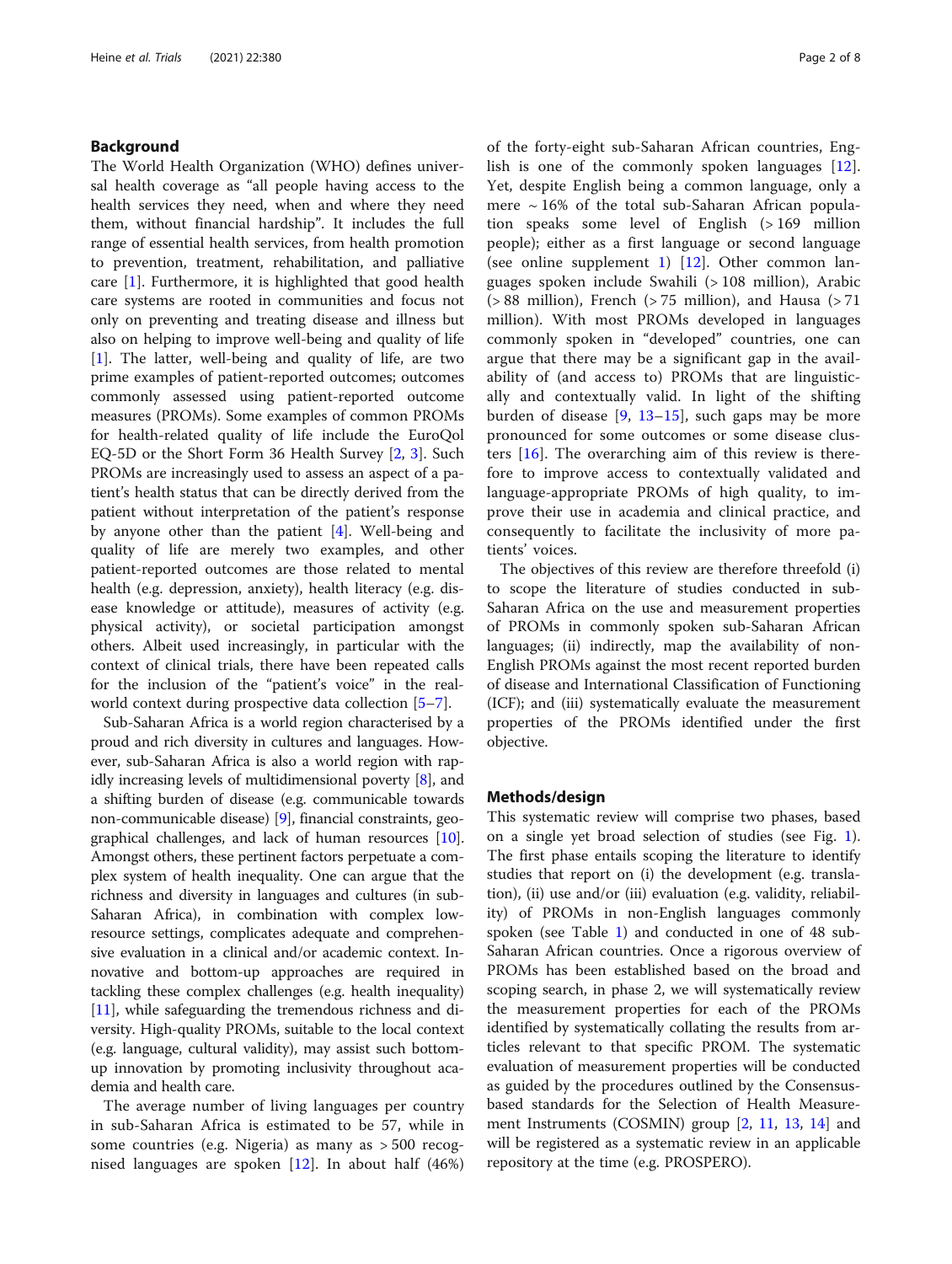<span id="page-2-0"></span>

Fig. 1 PRISMA-based flowchart. Articles that report on the use, development, or measurement properties of a PROM will be included. Corresponding authors will be contacted to consult on additional PROMs that may not have arisen from the search, and forward citation hashing will be used to identify articles that cited the work included and are deemed eligible for inclusion. Once this iterative process does not lead to new PROMs being identified phase 1 has been completed (availability). Moving to phase 2, secondary searches will be performed for each identified PROM to ensure all articles about measurement properties for each of the identified PROMs are allocated and considered. The quality of all individual studies reporting on measurement properties is evaluated using standard criteria. End products include a minimum of two systematic reviews (availability of PROMs, and on the quality of PROMs) as well as the start of a PROM repository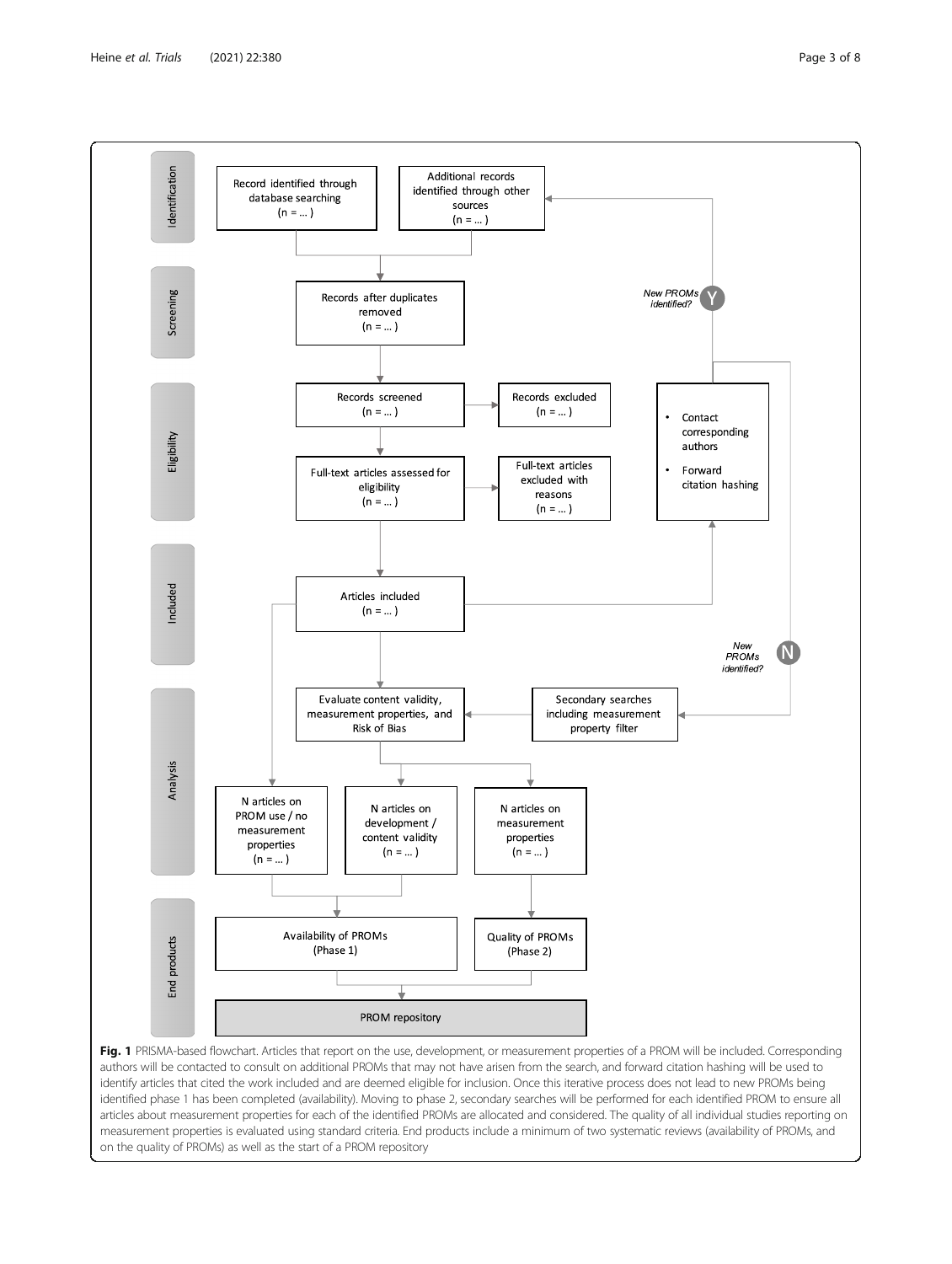#### Identify relevant studies

A comprehensive and broad initial search strategy has been developed for the identification of relevant studies and PROMs in PubMed, Web of Science, CINAHL, and AfricaWide. An example of the search strategy (PubMed) can be found in online supplement [2.](#page-6-0) In short, the search combines the following:

- (i) All countries in sub-Saharan Africa according to the World Bank (medical subject headings, and Title/Abstract),
- (ii) the 31 languages (see Table [1\)](#page-4-0) spoken by  $> 10$ million people supplemented with national languages spoken by  $< 10$  million people [[12](#page-7-0)], and
- (iii)a search block for the identification of PROMs (developed by Oxford University; available at [www.](http://www.cosmin.nl) [cosmin.nl](http://www.cosmin.nl)).

Due to the initial scoping nature of our inquiry, the framework provided by Arksey and O'Malley will be followed while cognisant of the refinements suggested by the Joanna Briggs Institute and others [[17](#page-7-0)–[19](#page-7-0)]. Amendments to the search strategy may be made as the research team gets more familiar with the body of evidence. Three methods have been built in, in addition to the comprehensive search, to support rigour. First, grey literature will be sought using the forward citation hashing in Google Scholar of articles included in phase 1. The addition of grey literature is deemed particularly important in the African context, where access to publishing in (open-access) international journals is often challenging [[20](#page-7-0)]. Second, corresponding authors of included articles will be consulted to advise on any additional PROMs they are aware of, in any of the languages indicated, beyond those identified during the initial study selection process. This process is repeated until no further PROMs are being identified. If no new PROMs are identified, secondary searches will be conducted for each of the identified PROMs (including name variations, abbreviations, etc.) in conjunction with the country search block and a search block to identify any articles that evaluate measurement properties specifically that may have been missed during the broad search [\[21](#page-7-0)].

#### Study selection

Studies will be screened against the following preliminary inclusion and exclusion criteria, however, in line with the scoping nature of this initial phase, these can be revised once the research team gains more familiarity with the body of evidence  $[18]$  $[18]$  $[18]$ . Initial inclusion criteria require that the study is conducted in one of the sub-Saharan African countries, as identified by the World Bank (see online supplement [1\)](#page-6-0) and reports on one or more measurement properties, the use of a PROM in clinical research, the development of a PROM, or the evaluation of the interpretability of the PROMs of interest in line with the COSMIN framework [[4,](#page-7-0) [22\]](#page-7-0).

In the instance that studies explicitly report on the use of a PROM without reporting on one or more of the measurement properties, a concerted effort will be made to track back to the original work in developing that PROM. No language or time restrictions will be applied during the search, and a concerted effort will be made to obtain assistance in case articles surface in a non-English language that is outside the language skillset of the research team (i.e. Afrikaans, French). A first initial screening of study titles will be conducted by a single reviewer (MH). Subsequently, titles and abstracts are assessed for potentially relevant articles and the selection of abstracts for full-text review will be conducted by two independent reviewers (MH and CvZ). If a study seems relevant by at least one reviewer based on the abstract, or in case of doubt, the article will be pushed to full-text review. Inclusion and exclusion of full-text articles are done by two reviewers independently, and a third reviewer will be consulted in case of irreconcilable disagreements between the first two reviewers. The study selection process will be streamlined using the openaccess platform CADIMA [\(www.cadima.info](http://www.cadima.info)).

In this review, a PROM is defined as "any report of the status of a patient's health condition that comes directly from the patient, without interpretation of the patient's response by a clinician or other, and assessed using selfadministered questionnaires" [[23](#page-7-0)]. Structured questionnaires, though completed by an observer (so-called ObSROMs), are also eligible for inclusion. ObSROMs are those in which "observations can be made, appraised, and recorded by a person other than the patient (e.g. caregiver) and do not require specialized professional training" [[24](#page-7-0)]. While these ObSROMs provide an appraisal from the viewpoint of an observer (rather than directly from the patient), we deem the inclusion of these ObSROMs particularly valuable in relation to some of the adverse social determinants of health (e.g. low literacy).

#### Phase 1: scoping review on all available PROMs

The included articles will be evaluated in two distinct phases. In phase 1, a charting form will be developed using an iterative process (to allow for refinement early in the data extraction process), and include the following: first author, title, year, article type (e.g. journal article, thesis), journal or article source, country, PROM characteristics (name, version, outcome measured by the PROM, licensing model/accessibility), making use of the ICF where possible  $[25]$  $[25]$ , language(s), original language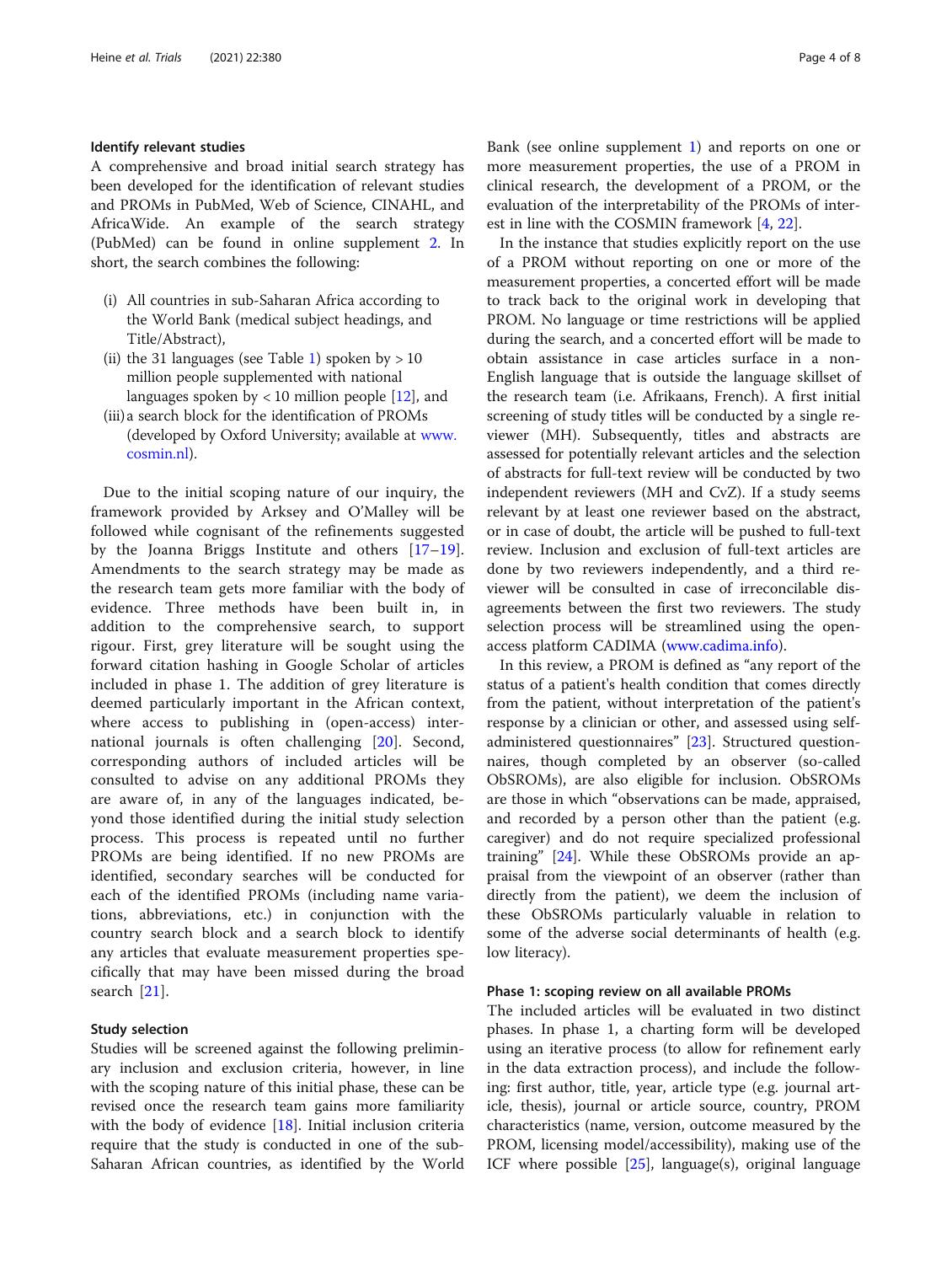<span id="page-4-0"></span>Table 1 Overview of languages included relative to the total population. Level indicates the national (1), provincial (2), or used for wider communication (3). See online supplement [1](#page-6-0) for the comprehensive overview. Languages spoken by > 10 million people plus national languages (level 1) are included

|                                    |                            | <b>Summary statistics</b> |                |                  |
|------------------------------------|----------------------------|---------------------------|----------------|------------------|
|                                    | <b>Total population</b>    | 1,072,128,000             |                |                  |
|                                    | N English speaking         | 169,531,510               |                |                  |
|                                    | Mean (SD) living languages | 57 (85)                   |                |                  |
|                                    | Mean (SD) literacy rate    | 65% (20%)                 |                |                  |
| Languages spoken by $> 10$ million | Language                   | N spoken                  | Level          | Ranking (max 94) |
|                                    | Swahili                    | 108,888,800               | $\mathbf{1}$   | $\mathbf{1}$     |
|                                    | French                     | 88,135,710                | $\mathbb{1}$   | $\sqrt{2}$       |
|                                    | Arabic                     | 75,160,000                | $\mathbf{1}$   | 3                |
|                                    | Hausa                      | 71,219,000                | $\overline{2}$ | $\overline{4}$   |
|                                    | Pidgin                     | 62078,000                 | 3              | 5                |
|                                    | Amharic                    | 56,900,000                | $\mathbf{1}$   | 6                |
|                                    | Yoruba                     | 42,209,000                | $\overline{2}$ | $\overline{7}$   |
|                                    | Portuguese                 | 29,311,250                | $\mathbf{1}$   | 8                |
|                                    | Igbo                       | 29,000,000                | $\overline{2}$ | 9                |
|                                    | Zulu                       | 27,300,000                | $\mathbf{1}$   | 10               |
|                                    | Sotho                      | 27,230,000                | $\mathbf{1}$   | 11               |
|                                    | Xhosa                      | 19,150,000                | $\mathbf{1}$   | 12               |
|                                    | Oromo                      | 19,100,000                | $\overline{2}$ | 13               |
|                                    | <b>Afrikaans</b>           | 17,287,000                | $\mathbf{1}$   | 14               |
|                                    | Fulfulde                   | 16,169,000                | 3              | 15               |
|                                    | Somali                     | 14,635,600                | $\mathbf{1}$   | 16               |
|                                    | Setswana                   | 13,630,000                | $\mathbf{1}$   | 17               |
|                                    | Wolof                      | 12,522,000                | 3              | 18               |
|                                    | Jula                       | 12,504,000                | 3              | 19               |
|                                    | Kinyarwanda                | 11,600,000                | $\mathbf{1}$   | 20               |
|                                    | Rundi                      | 10,420,000                | $\mathbf{1}$   | 21               |
|                                    | Ibibio                     | 10,380,000                | 3              | 22               |
| + National languages               | <b>Malagasy</b>            | 7,520,000                 | $\mathbf{1}$   | 28               |
|                                    | <b>Tsonga</b>              | 5,680,000                 | $\mathbf{1}$   | 36               |
|                                    | Sango                      | 5,100,000                 | $\mathbf{1}$   | 38               |
|                                    | Swati                      | 4,800,000                 | $\mathbf{1}$   | 40               |
|                                    | Ndebele                    | 4,100,000                 | $\mathbf{1}$   | 42               |
|                                    | Venda                      | 2,910,000                 | $\mathbf{1}$   | 48               |
|                                    | Creole                     | 2,151,200                 | $\mathbf{1}$   | 52               |
|                                    | Spanish                    | 787,000                   | $\mathbf{1}$   | 67               |
|                                    | Kabuverdianu               | 492,000                   | $\mathbf{1}$   | 76               |

of development (e.g. English), recall period, target population, number of subscales and items, mode of administration, time for completion), study populations (e.g. healthy, specific condition, or age group), and purpose of use of the PROM (i.e. use in a trial, development of PROM or evaluation of measurement properties assessed (e.g. content validity)). This phase provides us

with an overview of all available PROMs in any of the included languages. The availability of PROMs will subsequently be mapped against the burden of disease in the respective countries included by using (i) the Institute for Health Metrics and Evaluation recurring global burden of disease study  $[13]$  $[13]$  $[13]$ , (ii) the proportion of the population in each country that is proficient in the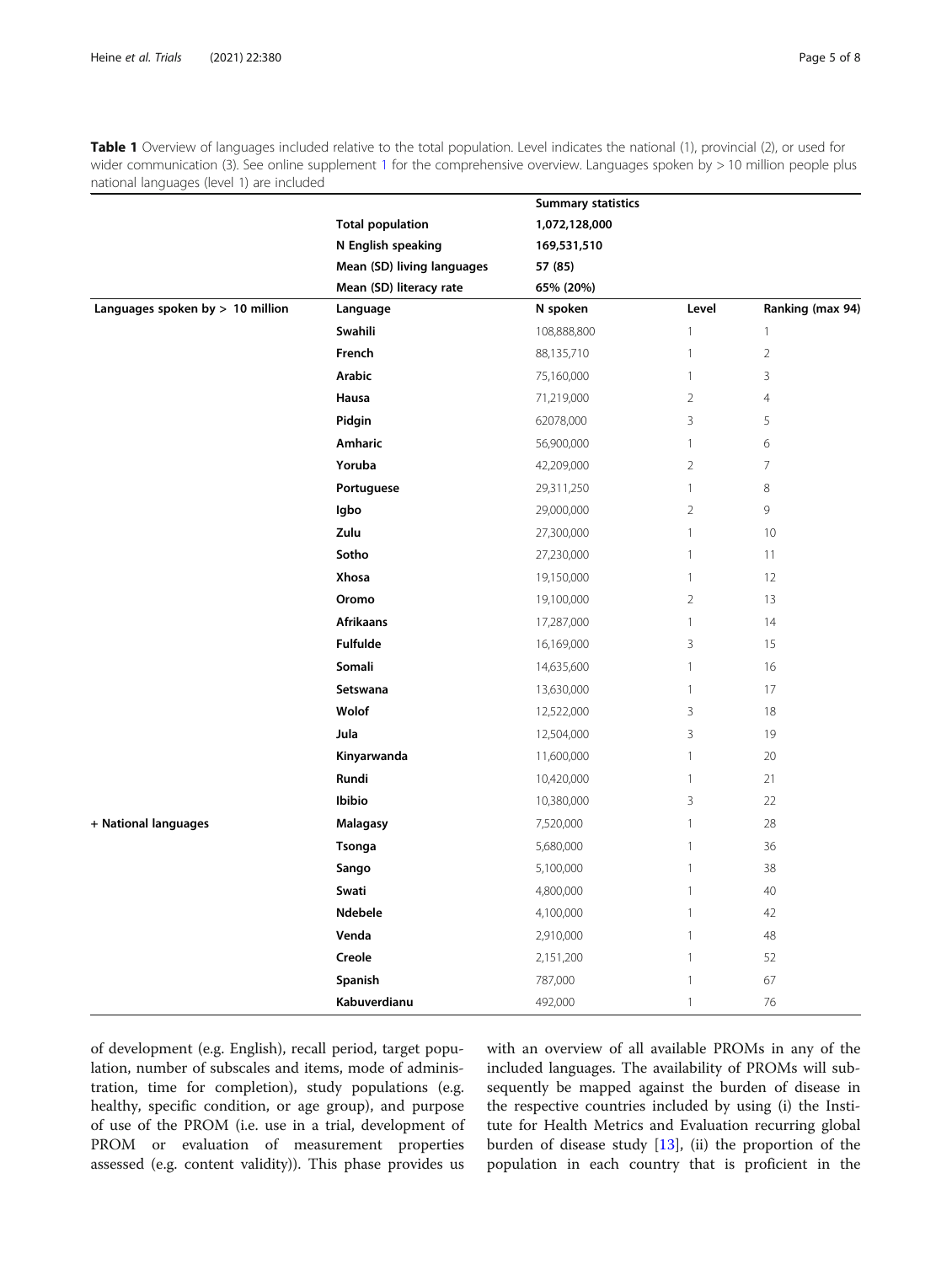languages included [[12](#page-7-0)], and (iii) the ICF model [\[25](#page-7-0)]. Mapping the availability of PROMs relative to the burden of disease, across the proportion of the population that is proficient in specific languages, and aligned with the ICF model will be a first step in identifying potential knowledge gaps. Albeit, additional strategies will be needed to inform evidence-based recommendations (see Dissemination and future perspectives).

Data extraction is conducted by one reviewer and verified by a second reviewer. The data extraction process will be piloted on a random sample of six articles with percentage agreement needing to be > 80% across reviewers to begin formal extraction [\[4](#page-7-0), [26](#page-7-0), [27](#page-7-0)]. Any disagreements will be discussed, the data-extraction template revised if applicable, and a new random selection of six articles is made until agreement is > 80%.

#### Phase 2: a systematic review of the quality of PROMs

In phase 2, an overview of all evidence of the quality of all available PROMs will be obtained. All studies in which a (version of a) PROM was developed (e.g. translated or developed from scratch), or in which one or more of the measurement properties were evaluated will be included in this review. The COSMIN methodology for systematic reviews of PROMs will be used to conduct the review [[4\]](#page-7-0), and the review will be registered in a relevant repository. In summary, after extracting the data from each article (e.g. results about the measurement properties, interpretability, and feasibility aspects) the study quality will be assessed using the COSMIN checklist [\[26](#page-7-0), [28\]](#page-7-0), and the results per study are compared against the criteria of good measurement properties (see Table [1](#page-4-0) in Prinsen et al. 2018) [[4\]](#page-7-0). Per PROM, and measurement property, all evidence will be summarized, and the quality of the evidence graded, using a modified GRADE approach [[4\]](#page-7-0). Measurement properties will be defined in line with the published taxonomy [[22\]](#page-7-0), and assessed where applicable, in the following order:

- PROM development, content validity (including face validity) [[28](#page-7-0)]
- Structural validity, internal consistency, crosscultural validity, measurement invariance
- Reliability, measurement error, criterion validity, hypotheses testing for construct validity, and responsiveness.

Theoretically, no judgement can be made on the quality of a PROM when information on the content validity of that PROM is lacking [\[28\]](#page-7-0). However, as it is not unlikely that a PROM has been developed in language A, and only additional measurement properties (e.g. crosscultural validity) in language B, all measurement properties are considered; even in the absence of reports on content validity for a specific PROM in a sub-Saharan African language.

The quality assessment of each study, quality assessment of each PROM (i.e. applying the criteria for good measurement properties against each result), and the grading of the evidence is conducted by two independent reviewers. This phase provides us with an overview of all evidence for the quality (i.e. regarding the nine measurement properties) that is available for each PROM, available in any of the included languages, and will be reported according to set reporting guidelines [[29\]](#page-7-0). It is not our immediate aim to develop recommendations about the most suitable PROM to use, as we will include PROMs for any outcome, and various patient populations; the aim is to collect the evidence derived from phases 1 and 2 into a PROM-repository to promote access.

#### Dissemination and future perspectives

This review will be published in peer-reviewed journals, and when possible, as a multipart series. We foresee that the scope of evidence derived from this review will allow for stratified reporting on the availability (phase 1) of PROMs, as well as the quality of PROMs (phase 2). Furthermore, when the scope of evidence allows it, we can consider stratified reporting based on specific domains of the ICF (e.g. activity, participation), disease profiles, or quality aspects (e.g. content validity). As referred to, the global burden of disease study, in conjunction with the ICF model, will be used as a framework to map the availability of PROMs (see phase 1) [\[13](#page-7-0)]. In addition to journal articles, results of this review will be (i) presented at global and continental scientific conferences, and (ii) a technical and executive summary will be drafted and shared with professional bodies and other stakeholders within the African continent that focus on clinical research.

The team foresees important future perspectives that further aim to disseminate and strengthen the review findings. Firstly, it is the ambition that the PROMs which are identified through this review will be aggregated in an online, open-access repository. The review of measurement properties will provide invaluable evidence to add to this repository that can assist stakeholders in the decision making, use, and appraisal of PROMs specific for their context. Similar platforms exist, for example for clinical assessment outcomes (i.e. PROQOLID™; [eprovide.mapi](http://eprovide.mapi-trust.org)[trust.org\)](http://eprovide.mapi-trust.org) or meetinstrumentenzorg.nl; yet these are not tailored to the unique African setting. The underlying belief is that this repository may facilitate wider access to the PROMs reviewed, and their evidence-base, for use in clinical practice or academic ventures. Direct access or reference to the instrument may be included, depending on the PROM's licensing model; where needed we can work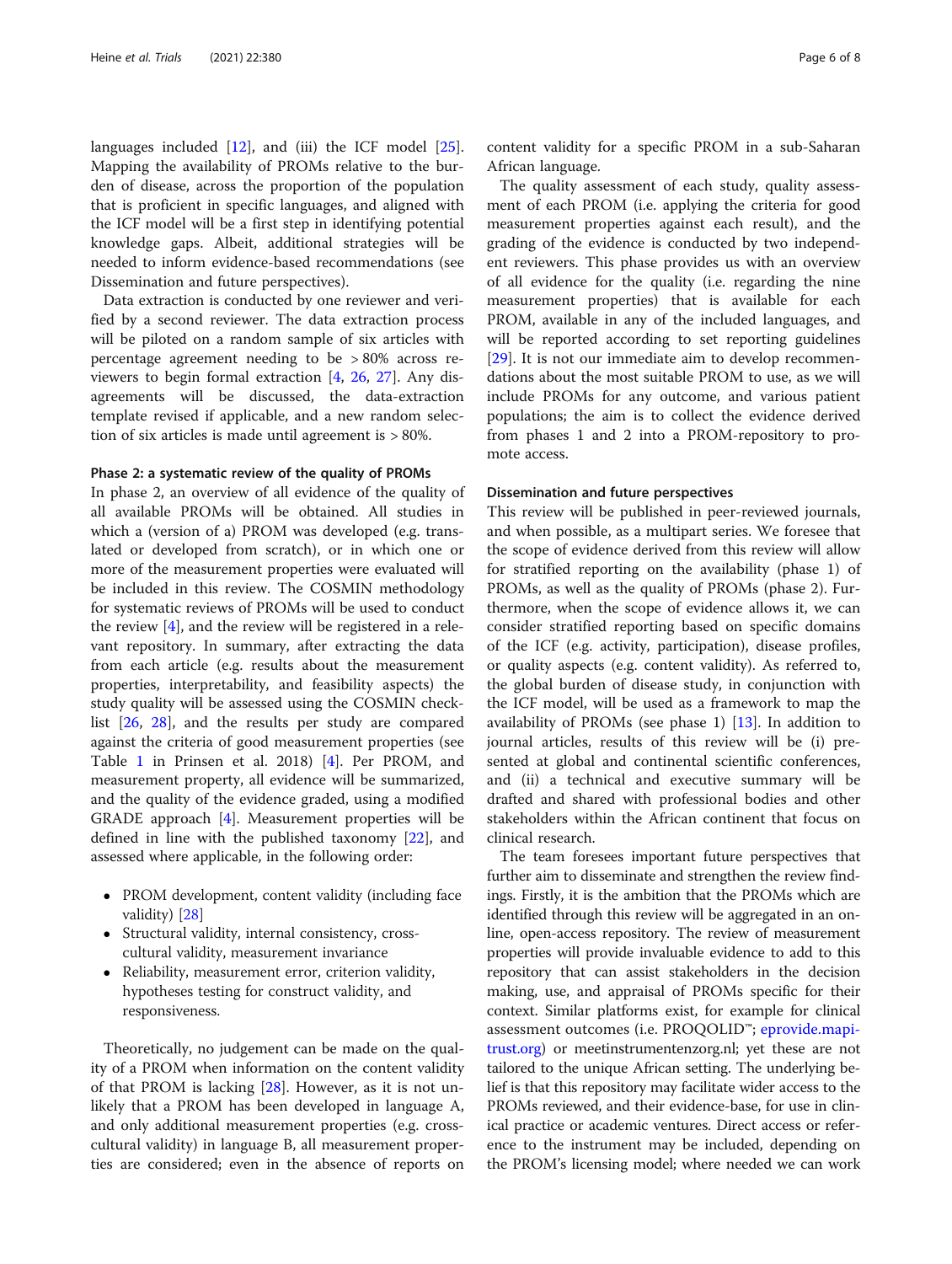<span id="page-6-0"></span>with or incentivize stakeholders to unlock the use of specific PROMS more easily and promote access. Once a repository has been established many other parameters of interest may be added, including detailed information on PROM analyses (e.g. scoring methods, cut-off values, handling of missing data, additional languages, other modes of administration, amongst others). The research team aims to closely work with a diverse set of stakeholders to help guide both content and ways of dissemination of the repository to cater for all potential users. Second, consensus-based (e.g. through Delphi methods) recommendations can be developed for prioritizing the translation, development, and/or validation of additional or new PROMs. These recommendations could, for instance, be informed by the local burden of disease (e.g. disease-specific gaps), specific populations being excluded from research (e.g. language- or culture-specific gaps), or perceived relevance for specific outcomes in driving health policy (e.g. outcome-specific gaps). Mapping the availability of PROMs against existing frameworks (i.e. burden of disease, ICF model) may provide a starting point for such a consensus procedure. Participatory action research methods can be used to engage patients and stakeholders in the prioritization process, to ensure that outcomes relevant to and valued by the patient are equally considered to those relevant for health policy. Finally, it is the ambition of the research team, through collaboration with stakeholders, that key PROMs will be recorded using voiceovers to ensure that visually impaired or illiterate individuals are not left behind.

#### Limitations

It is apparent that with an average of 57 living languages per country, some of which may not be "just spoken" (e.g. hand signals) or some "just spoken" (e.g. not written), it is impossible to include all languages in this review. Besides, as indicated, there is a substantial proportion of the sub-Saharan African population that is illiterate. Hence, while this review is comprehensive, many languages and voices are still excluded. However, to retain its feasibility, we have opted to include those languages that are widely spoken (> 10 million people), supplemented by national languages where applicable. Once an online repository is established, one could add additional languages on a per case basis and potentially use more contemporary methods to include non-written languages. Furthermore, we acknowledge that while having culturally valid and language-appropriate PROMs may assist research specifically, this is merely one aspect within a wider set of transformative aspects that may need to be addressed to further promote inclusivity, including power dynamics, scientific trust, and cultural competencies [[30](#page-7-0)]. A second limitation, given that  $> 169$ million people in sub-Saharan Africa speak English, is

that a similar type of review for PROMs validated in a sub-Saharan African setting in English may be valuable as well, in particular concerning the cross-cultural validity of English PROMs. Though, for reasons of pragmatism (i.e. scope of evidence) and feasibility, we chose to focus the present review specifically on those PROMs not in English. Thirdly, as the review and search strategy are focussed on the review of academic literature, there is a chance that PROMs that have been developed and studied in local languages may not find their way to the generally English peer-reviewed literature and will therefore be missed in the literature search. To partly address this limitation, three strategies will be implemented. First, a content-specific database (AfricaWide) is included in the search strategy. Second, the inclusion of grey literature through forward citation hashing, and thirdly, corresponding authors of articles included in the review will be contacted and asked to advise (and provide documentation where possible) on any unidentified PROMs in the languages stipulated.

#### Conclusion

This protocol describes a comprehensive review for the identification of patient-reported outcome measures, and their measurement properties, that are developed, translated, and/or validated in non-English national or widely spoken languages in sub-Saharan Africa. The outcome of this review will provide an invaluable resource for clinicians and academics in the field and aims to promote inclusivity in health care and research.

#### Abbreviations

COSMIN: COnsensus-based Standards for the selection of health Measurement INstruments; GRADE: Grading of Recommendations Assessment, Development, and Evaluation; ObSROM/s: Observer-reported outcome measure(s); PROM/s: Patient-reported outcome measure(s); WHO: World Health Organization

#### Supplementary Information

The online version contains supplementary material available at [https://doi.](https://doi.org/10.1186/s13063-021-05328-z) [org/10.1186/s13063-021-05328-z](https://doi.org/10.1186/s13063-021-05328-z).

#### Additional file 1. Additional file 2.

#### Acknowledgements

Not applicable

#### Authors' contributions

MH, LM conceived the study and participated in its design. All authors contributed to the design of this protocol. MH wrote the manuscript and is the guarantor of the review. All authors edited the manuscript and read and approved the final version.

#### Funding

Not applicable

#### Availability of data and materials

Not applicable